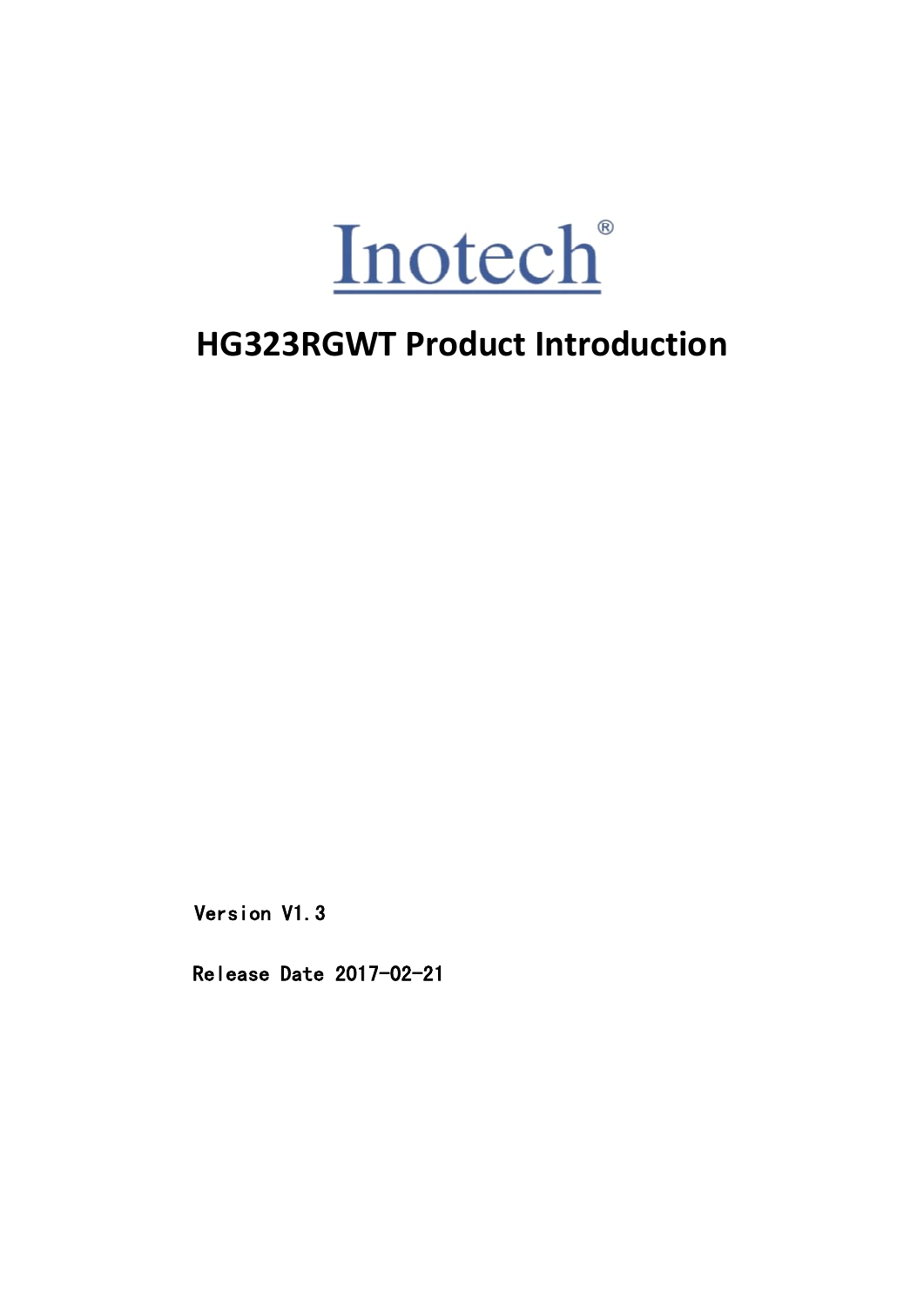| <b>Product Overview</b> |                |                               |
|-------------------------|----------------|-------------------------------|
|                         |                |                               |
|                         | <b>Product</b> | <b>Type</b>                   |
| <b>GPON HGU</b>         | HG323RGWT      | 1GPON+1GE+1FE+1POTS+WiFi+CATV |

|                       | <b>Product Overview</b>                                                                  |                           |                               |                                     |
|-----------------------|------------------------------------------------------------------------------------------|---------------------------|-------------------------------|-------------------------------------|
|                       |                                                                                          |                           |                               |                                     |
|                       | <b>Product</b>                                                                           |                           | <b>Type</b>                   |                                     |
| <b>GPON HGU</b>       | HG323RGWT                                                                                |                           | 1GPON+1GE+1FE+1POTS+WiFi+CATV |                                     |
|                       |                                                                                          |                           |                               |                                     |
| <b>Product model</b>  |                                                                                          | <b>Product shows</b>      |                               |                                     |
| HG323RGWT             |                                                                                          | Inotech®                  |                               |                                     |
|                       | <b>Technical Specifications</b><br>Power adapter input: 220V AC, 50HZ                    |                           |                               |                                     |
| ш                     | System power supply: See the nameplate on the device                                     |                           |                               |                                     |
| в                     | Ambient temperature: $-5$ $\sim$ +55 °C Ambient humidity: 10% $\sim$ 90%(non-condensing) |                           |                               |                                     |
| ■                     | Store temperature: $-30$ $\sim$ +60 °C Store humidity: $10\%$ $\sim$ 90%(non-condensing) |                           |                               |                                     |
| ■                     | For other technical specifications, see the following table:                             |                           |                               |                                     |
| <b>Model</b>          | <b>Dimension</b><br>(LxWXH)                                                              | <b>Power</b>              | <b>Power</b><br>Consumption   | Weight (No<br><b>Power Adapter)</b> |
| HG323RGWT             | 185mm×120mm×32mm                                                                         | 12V, 1.5A                 | $≤10W$                        | About 300g                          |
|                       |                                                                                          |                           |                               |                                     |
| <b>GPON HGU</b>       |                                                                                          |                           |                               |                                     |
|                       |                                                                                          |                           |                               |                                     |
| <b>Parameter Name</b> |                                                                                          | <b>Hardware Parameter</b> |                               |                                     |

- 
- 
- 
- 
- 

|                       | <b>Technical Specifications</b>                                                                     |                           |                    |                       |
|-----------------------|-----------------------------------------------------------------------------------------------------|---------------------------|--------------------|-----------------------|
| $\blacksquare$        | Power adapter input: 220V AC, 50HZ                                                                  |                           |                    |                       |
| п                     | System power supply: See the nameplate on the device                                                |                           |                    |                       |
| п                     | Ambient temperature: $-5$ $\sim$ +55 °C Ambient humidity: 10% $\sim$ 90%(non-condensing)            |                           |                    |                       |
|                       | Store temperature: $-30 \approx +60^{\circ}$ C Store humidity: $10\% \approx 90\%$ (non-condensing) |                           |                    |                       |
| ■                     | For other technical specifications, see the following table:                                        |                           |                    |                       |
| <b>Model</b>          | <b>Dimension</b>                                                                                    | <b>Power</b>              | <b>Power</b>       | Weight (No            |
|                       | (LxWXH)                                                                                             |                           | <b>Consumption</b> | <b>Power Adapter)</b> |
| HG323RGWT             | 185mm×120mm×32mm                                                                                    | 12V, 1.5A                 | $≤10W$             | About 300g            |
|                       |                                                                                                     |                           |                    |                       |
| <b>GPON HGU</b>       |                                                                                                     |                           |                    |                       |
|                       |                                                                                                     |                           |                    |                       |
|                       |                                                                                                     |                           |                    |                       |
|                       |                                                                                                     |                           |                    |                       |
|                       |                                                                                                     | <b>Hardware Parameter</b> |                    |                       |
| <b>Parameter Name</b> |                                                                                                     | HG323RGWT                 |                    |                       |

|                       | <b>Hardware Parameter</b> |
|-----------------------|---------------------------|
| <b>Parameter Name</b> | <b>HG323RGWT</b>          |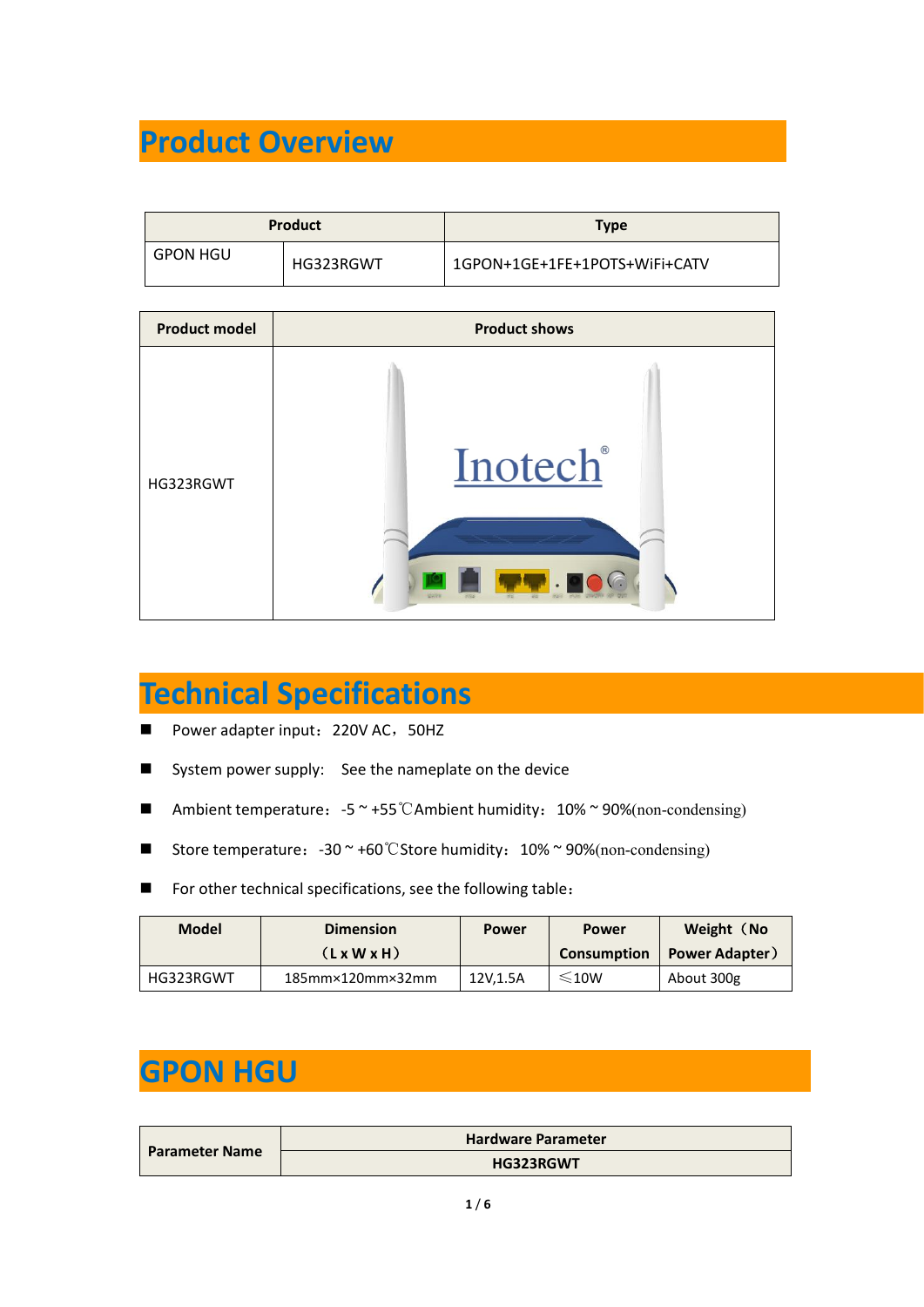| Main chip        | Realtek                                                             |
|------------------|---------------------------------------------------------------------|
| <b>CPU</b>       | 600MHz                                                              |
| Memory           | 64M bytes DDR3                                                      |
| Flash            | 16M SPI                                                             |
| PON Port Type    | <b>BOSA</b>                                                         |
|                  | GPON, SC single-moder,                                              |
| <b>PON</b>       | Upstream 1.25Gbps, Downstream 2.5Gbps.                              |
|                  | single-fiber                                                        |
|                  | double-fiber                                                        |
|                  | Tx 1310nm,                                                          |
| Wavelength       | Rx 1490nm                                                           |
|                  | <b>CATV 1550nm</b>                                                  |
| Sensitivity      | <-27dBm(CLASS B+)                                                   |
| Overload         | >-8dBm(CLASS B+)                                                    |
| Optical Type     | SC/PC                                                               |
|                  | 2*10/100Mbps<br>1*10/100Mbps and 1*10/100/1000Mbps<br>or            |
| Interface Type   | Auto adaptive Ethernet interfaces, Full/Half Duplex, RJ45 connector |
|                  | 1POTS, RJ11 connector                                               |
| Sensitivity      | <-27dBm(PX20+)                                                      |
| Overload         | $> -3d$ Bm(PX20+)                                                   |
| Optical Type     | SC/APC                                                              |
|                  | 2*10/100Mbps<br>1*10/100Mbps and 1*10/100/1000Mbps<br>or            |
| LAN interface    | Auto adaptive Ethernet interfaces, Full/Half Duplex, RJ45 connector |
|                  | 1POTS, RJ11 connector                                               |
| Wireless         | 300Mbps, 2T2R<br>IEEE802.11b/g/n,                                   |
| <b>CATV</b>      | 1 CATV F Connector                                                  |
| <b>Parameter</b> | <b>Hardware Parameter</b>                                           |
| <b>Name</b>      | HG323RGWT                                                           |
|                  |                                                                     |

| Optical Type     | SC/APC                                                              |  |  |
|------------------|---------------------------------------------------------------------|--|--|
|                  | 1*10/100Mbps and 1*10/100/1000Mbps<br>2*10/100Mbps or               |  |  |
| LAN interface    | Auto adaptive Ethernet interfaces, Full/Half Duplex, RJ45 connector |  |  |
|                  | 1POTS, RJ11 connector                                               |  |  |
| Wireless         | IEEE802.11b/g/n,<br>300Mbps, 2T2R                                   |  |  |
| <b>CATV</b>      | 1 CATV F Connector                                                  |  |  |
|                  |                                                                     |  |  |
| <b>Parameter</b> | <b>Hardware Parameter</b>                                           |  |  |
| <b>Name</b>      | HG323RGWT                                                           |  |  |
| Internet         | Bridge / Routing                                                    |  |  |
| connection       |                                                                     |  |  |
| <b>LAN</b>       | Support Port rate limiting                                          |  |  |
|                  | Support Loop detection                                              |  |  |
|                  | Support VLAN tag mode                                               |  |  |
|                  | Support VLAN transparent mode                                       |  |  |
| <b>VLAN</b>      | Support VLAN trunk mode                                             |  |  |
|                  | Support VLAN 1:1 translation mode                                   |  |  |
|                  | Support VLAN QinQ mode                                              |  |  |
| Multicast        | Support IGMPv1/v2/v3                                                |  |  |
|                  | Support IGMP Proxy and MLD Proxy                                    |  |  |
|                  | Support IGMP Snooping and MLD Snooping                              |  |  |
|                  | Support 4 queues                                                    |  |  |
| QoS              | Support SP and WRR                                                  |  |  |
|                  | 2/6                                                                 |  |  |
|                  |                                                                     |  |  |